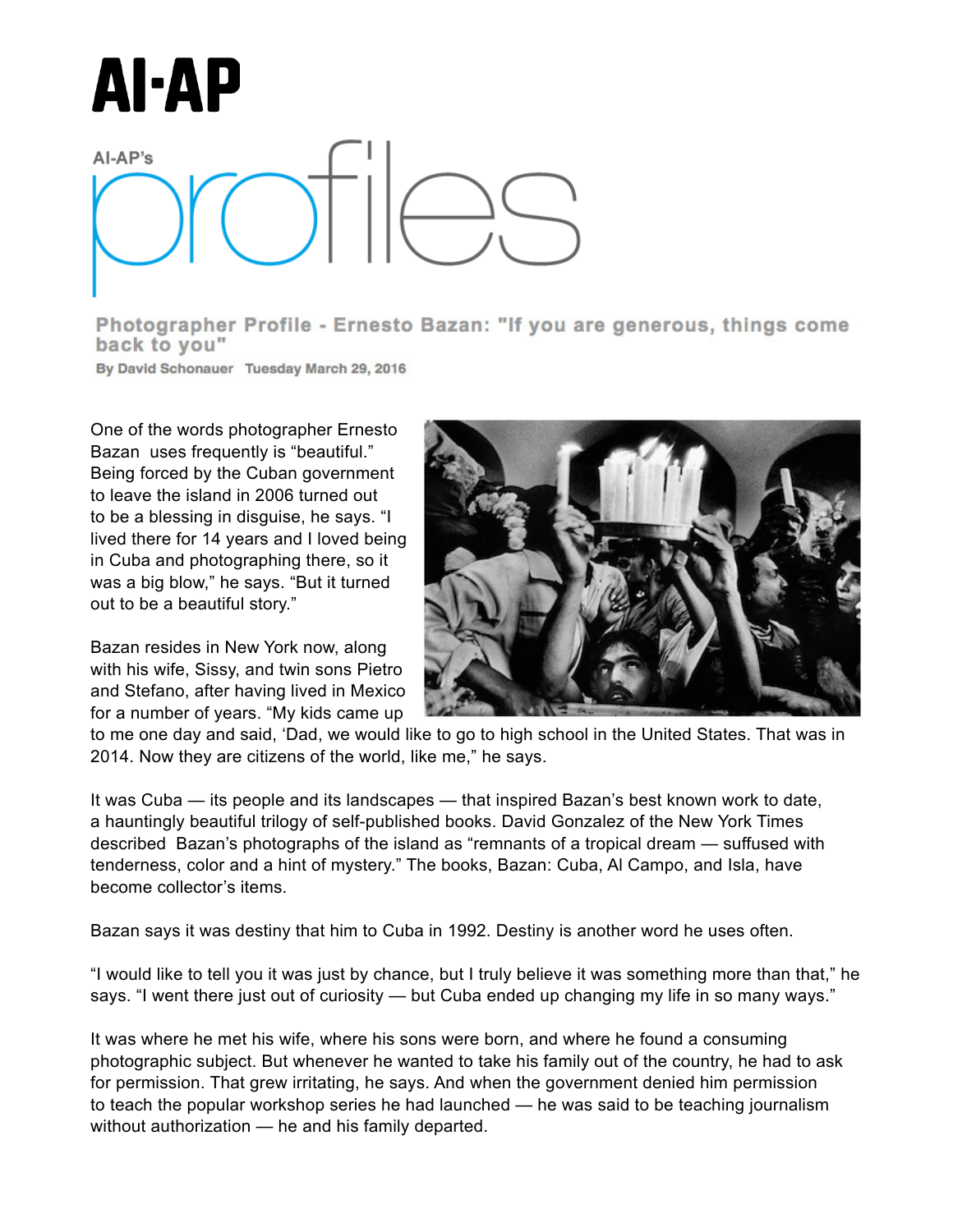

Now, with the recent normalization of relations between the US and Cuba, there is a possibility that he may be able to return to the place he captured so memorably. Or not. "I don't know," Bazan says. "There are rumors that I might be able to go back, but I haven't tried yet."

Meanwhile, he continues to lead workshops in Latin America and other places — he recently left to do one in Sicily, where he was born, and another in Naples, a city he adores. He is also working on a long-term photo project about Mexico, Peru and Brazil's Bahia state, which Bazan refers to as his "new Cuba."

## **Latin American Cantos**

Bazan arrived in Cuba in 1992, after the country's economy, no longer supported by the Soviet Union, had collapsed. His early pictures captured the lives of Cuban trying to survive the crippling hardships of the so-called Special Period. In 1998, his work earned him the W. Eugene Smith Grant for Humanistic Photography, and in 2000 he was awarded a Guggenheim grant.

The final book in his trilogy, Isla, was a contemplative reflection on the landscape and people of the island, captured in black-and-white panoramas.

For now, his destiny lies elsewhere. Three years ago, after photographing in various areas of Latin America — especially Mexico's Oaxaca state, the Sacred Valley of Peru, and Bahia — Bazan had an idea. He decided to create a new book trilogy called Latin American Cantos.

"When I was young, my mother was always talking to me about Dante's Divine Comedy, and that is what set me to thinking about my work in Latin America," he says. "I realized that Dante used the poetic form called cantos, and if you look at the cantos as he drew them on a beautiful map, they were circular. This is what I have been doing — going in circles. I keep returning over and over to the same locations. People ask me why, and the only answer I can come up with is that by returning to these places, I am able to at least try to probe deeper and deeper into the subjects."

Like his Cuban trilogy, the new books will be self-published, with creative, and sometime financial help from friends and students who have attended his workshops.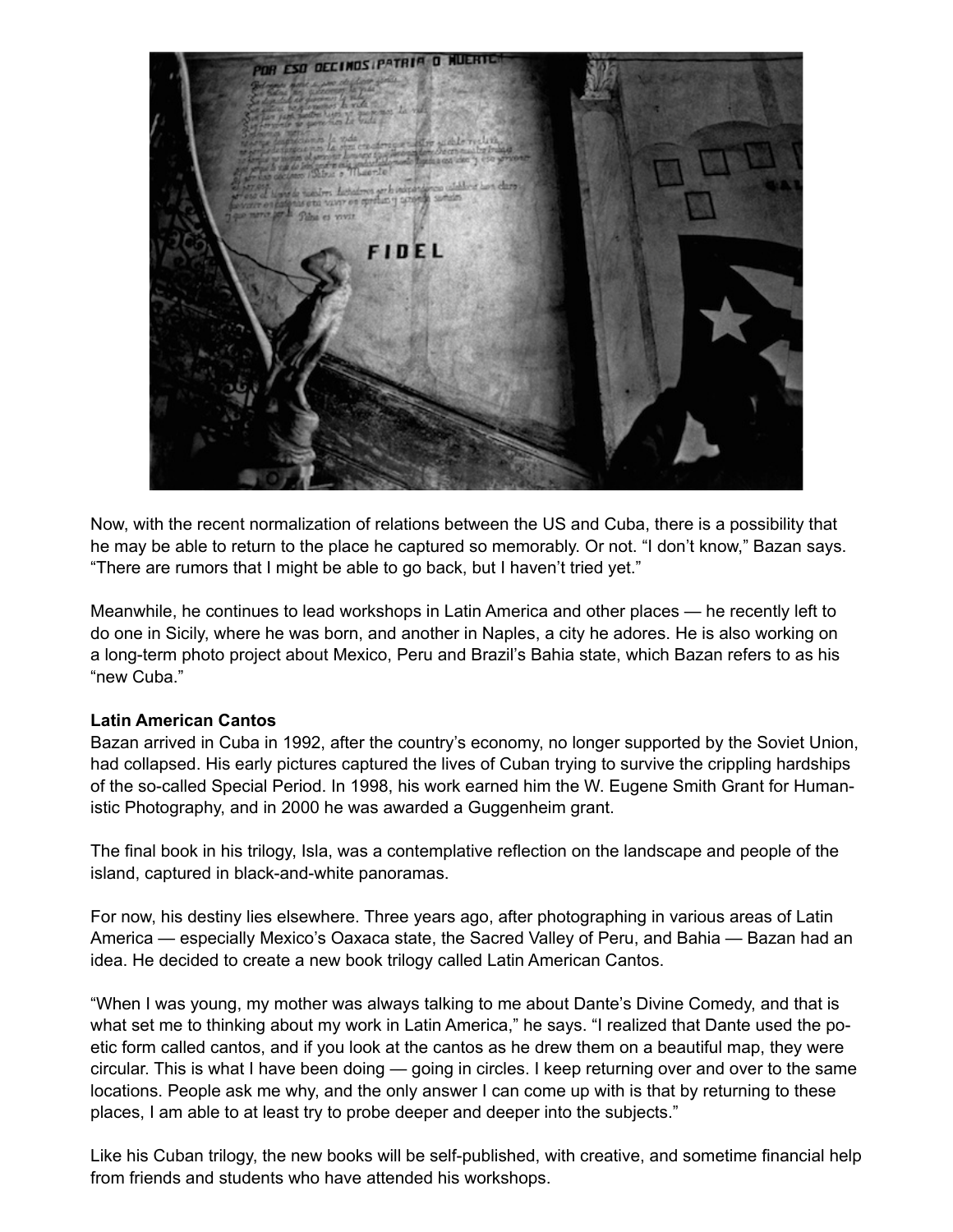

Bazan is not the kind of person who overlooks the idea of gratitude. In recent years he has been selfpublishing a series of books featuring photography by his workshop students. He has also established a scholarship program to aid students who can't afford the workshops. "It's work because I have to do the fundraising. I also donate limited editions of my books to raise additional funds," he says. The two most recent scholarship winners are Mexican photographer Yael Martinez, who is working on a project about drug-cartel violence, and Tammy Merino, a photographer from Chile who is working on a series about communities in Bahia that were founded by runaway slaves.

"How the scholarships got started is a beautiful story," Bazan says. "A very good young photographer from Spain named Raphael contacted me to ask how much it would cost to attend my workshop in Sicily. I told him, and he said, 'I'm sorry Ernesto, but I can't afford that. I will save money and come next year.' Something inside of me said, 'Give this guy a break.' I consulted with my wife, and she also said, 'Give this guy a break.' So I did. And at the workshop, the other students were so impressed by his work that they started saying, 'Oh wow, we should buy Raphael's pictures, we should get him a show.' Then another student said, 'Ernesto, why don't we create a scholarship fund, so that Raphael can come for free next year?'"

There was only one possible response, says Bazan: "I said, 'Yes, yes, that's a beautiful idea.'"